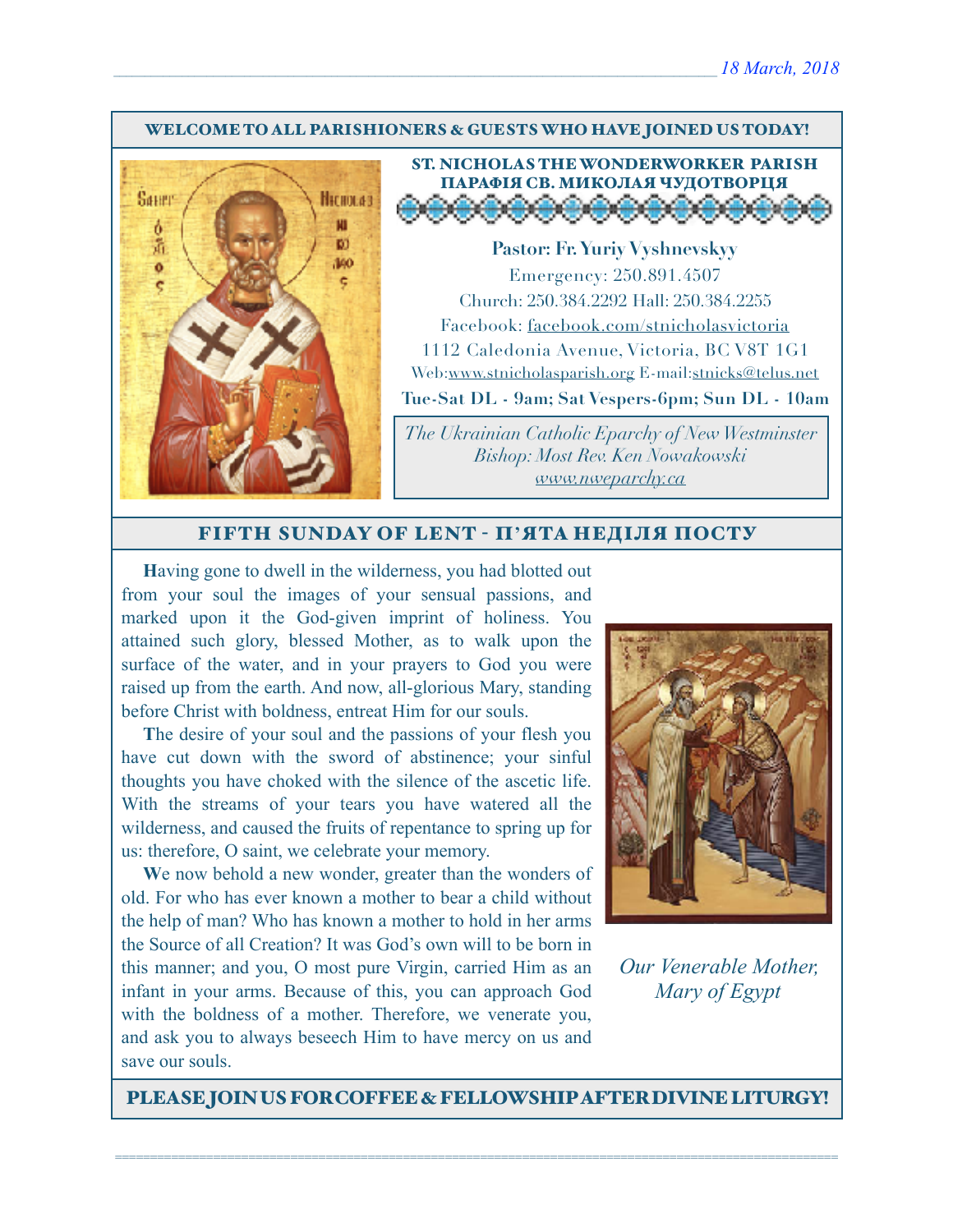| <b>SUNDAY HYMNS</b>                                                                                        |                                                         |                                                             |                                                             |                                    |          |
|------------------------------------------------------------------------------------------------------------|---------------------------------------------------------|-------------------------------------------------------------|-------------------------------------------------------------|------------------------------------|----------|
| <b>OPENING HYMN</b>                                                                                        |                                                         |                                                             | With Joy We Keep the Holy Fast pg. 1008 (from Anthology)    |                                    |          |
| <b>COMMUNION HYMN</b>                                                                                      |                                                         | Витай Нам, Хресте / We Sing Your Praises pg. 4-5            |                                                             |                                    |          |
| <b>CLOSING HYMN</b>                                                                                        |                                                         |                                                             | Кант до Святого Хреста / Kant to the Holy Cross             |                                    |          |
| Please join us today in singing our Sunday hymns!                                                          |                                                         |                                                             |                                                             |                                    |          |
| <b>SUNDAY &amp; DAILY SCHEDULE</b>                                                                         |                                                         |                                                             |                                                             |                                    |          |
| <b>SUNDAY, March 18</b>                                                                                    |                                                         | Divine Liturgy - for the Parishioners of St Nicholas Parish |                                                             | 10:00 AM                           |          |
| <b>MONDAY, March 19</b>                                                                                    | <b>NO SERVICES</b>                                      |                                                             |                                                             |                                    |          |
| <b>TUESDAY, March 20</b>                                                                                   |                                                         |                                                             | <b>Third Hour</b>                                           |                                    | 9:00 AM  |
| <b>WEDNESDAY, March 21</b>                                                                                 |                                                         |                                                             | Divine Liturgy of the Pre-Sanctified Gifts                  |                                    | 9:00 AM  |
| <b>THURSDAY, March 22</b>                                                                                  |                                                         |                                                             | Akathist to the Passion of Christ                           |                                    | 9:00 AM  |
| FRIDAY, March 23                                                                                           |                                                         | Divine Liturgy of the Pre-Sanctified Gifts                  |                                                             |                                    | 6:00 PM  |
| SATURDAY, March 24                                                                                         | Divine Liturgy followed by Sorokousty<br><b>Vespers</b> |                                                             |                                                             | 9:00 AM<br>6:00 PM                 |          |
| <b>SUNDAY, March 25</b>                                                                                    |                                                         |                                                             | Divine Liturgy - for the Parishioners of St Nicholas Parish |                                    | 10:00 AM |
| Please Note: to request a Divine Liturgy for a special intention, please see Fr. Yuriy to arrange for it!  |                                                         |                                                             |                                                             |                                    |          |
| <b>SUNDAY EPISTLE READERS</b>                                                                              |                                                         |                                                             |                                                             |                                    |          |
| <b>DATE</b>                                                                                                | <b>READING</b>                                          |                                                             |                                                             | <b>UKRAINIAN</b><br><b>ENGLISH</b> |          |
| SUNDAY, March 18                                                                                           | Heb. 9:11-14                                            | Glikeria Iwanuck<br>Mattea Huculak                          |                                                             |                                    |          |
| <b>SUNDAY, March 25</b>                                                                                    | Phil. 4:4-9                                             | Andrij Pelekhatyi                                           |                                                             | Juliana Vyshnevska                 |          |
| SUNDAY, April 1                                                                                            | Act. 1: 1-8                                             | Motria Koropecky                                            |                                                             | Darryl Huculak                     |          |
| <b>SUNDAY, April 8</b>                                                                                     | Act. 5: 12-20                                           | Yuliya Pelekhata                                            |                                                             | Graciela Spaciuk-Schwarz           |          |
| Thank you, Epistle readers, for your service in proclaiming God's Word!                                    |                                                         |                                                             |                                                             |                                    |          |
| <b>2018 PARISH COUNCIL EXECUTIVE</b>                                                                       |                                                         |                                                             | <b>PASTORAL MINISTRY &amp; HOLY MYSTERIES</b>               |                                    |          |
|                                                                                                            |                                                         |                                                             |                                                             | CONFESSIONS1/2 hour before Liturgy |          |
| SECRETARYRichard DeMerchant - 250.893.3484                                                                 |                                                         |                                                             |                                                             |                                    |          |
|                                                                                                            |                                                         |                                                             | BAPTISMSby appointment<br>MARRIAGESsix months notice should |                                    |          |
| FINANCIAL SECRETARYDavid Newberry - 250.598.8197                                                           |                                                         |                                                             | be given to the parish priest, and he should be             |                                    |          |
| FUNDRAISING/HALL RENTALRobert Herchak - 250.386.7872<br>MAINTENANCEMurray Chapman - 250.658.4769           |                                                         |                                                             | contacted before any other arrangements are made            |                                    |          |
| LITURGICAL COMMITTEEMotria Koropecky - 250.658.3051                                                        |                                                         |                                                             | FUNERALSby appointment                                      |                                    |          |
| MEMBER AT LARGECindy Lazaruk - 778.677.9072                                                                |                                                         |                                                             |                                                             |                                    |          |
| <b>Bequests &amp; Wills:</b> Leaving a bequeath is a process of giving a donation through your will. It is |                                                         |                                                             |                                                             |                                    |          |
|                                                                                                            |                                                         |                                                             |                                                             |                                    |          |

simply a distribution from your estate to a charitable organization through your last will and testament. It can be as small or as large a donation as you wish. It is important that you talk to your lawyer about the process. In your kindness please remember St Nicholas the Wonderworker Ukrainian Catholic Church in your bequeath and will. If anyone wishes to make such a bequeath in their will, the following clause may be included or added to a will: "I give, devise, and bequeath to St Nicholas the Wonderworker Ukrainian Catholic Parish - 1112 Caledonia Avenue, Victoria BC, V8T 1G1, the sum of \$ \_\_\_\_\_ (or \_\_\_\_\_% of my estate), to be used for the benefit of the parish and it's pastoral activities."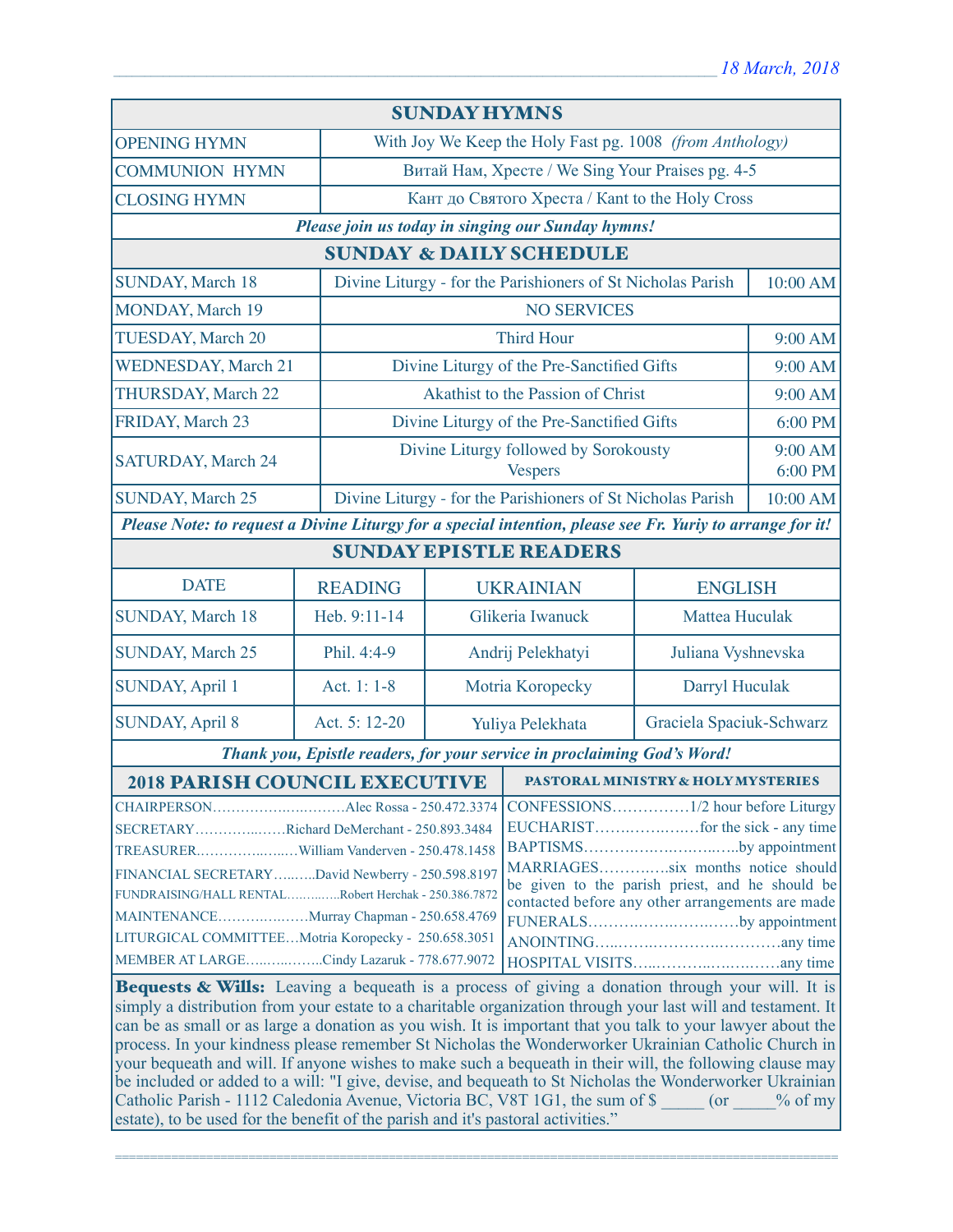## **Vibrant Parish Prayer**

**O** God, Creator of Heaven and Earth! Because of your indescribable love for us, you sent your Only-Begotten Son, Our Lord and Saviour, Jesus Christ - The Way, The Truth, and The Life and our Salvation. In His name, we turn to You. Strengthen our hearts and minds in Christian love and in unity of purpose as we strive to build a Vibrant Parish. Give us the grace to model our lives according to the Word of God. Instill in us the desire to pray and to celebrate the Holy Mysteries as one Christian Family in our Parish Community. Inspire us to follow Your great command to be a servant to the less fortunate among us! Grant this, O Lord, through the mercies and love for mankind of Your Only-Begotten Son with whom You are blessed, together with Your All-Holy, Good and Life-Giving Spirit, now and forever and ever. Amen!



## **The Vibrant Parish**

**A Place To Encounter The Living Christ** Through the word, the Holy Mysteries & Prayer, Serving One's Neighbor, Leadership Fostering & Serving Unity and Missionary Spirit (His Beatitude Sviatoslav)



## **Молитва Живої Парафії**

**Г**осподи Ісусе Христе, Пастирю Добрий, як колись Ти пригорнув заблуканих овечок, щоб вони пізнали Твій голос і були Твоїм стадом, так і сьогодні глянь ласкаво з небесних висот на нашу парафію та зішли на неї Твого Святого Духа, щоб вона була місцем пізнання радості Доброї Новини. Скріплюй нас Твоєю присутністю та єднай нас кожночасно в молитві. Даруй нам духа служіння ближньому, щоб у нашій парафії кожний міг зустріти Тебе, милостивого Бога. Благослови наш духовний провід Твоєю мудрістю і дай, щоб ніхто з нас не шкодував ні часу, ні талантів, ні матеріальних дібр для розбудови Твого царства. Єднай нас у мирі та злагоді, щоб ми були Твоєю спільнотою любові. Всели в нас місійного духа, щоб ми стали тим світилом євангельського слова, молитви і добрих діл, що кличе кожного до участі в Божественному житті, щоб славилося, Спасе, Твоє Ім'я з безначальним Твоїм Отцем та пресвятим, благим і животворящим Твоїм Духом нині, і повсякчас, і на віки віків. Амінь.

# DIVINE LITURGY PROPERS

*The Divine Liturgy - An Anthology for Worship: Liturgy - pg. 270-318; propers - pg. 357, 635 The Liturgy prescribed for today is that of St. Basil the Great.*

**Troparion, Tone 8:** You came down from on high, O Merciful One,\* and accepted three days of burial\* to free us from our sufferings.\* O Lord, our life and our resurrection,\* glory be to You.

**Troparion, Tone 8:** The divine image was faithfully preserved in you, O mother,\* for taking up the Cross, you followed Christ.\* By your deeds you have taught us to see beyond the flesh,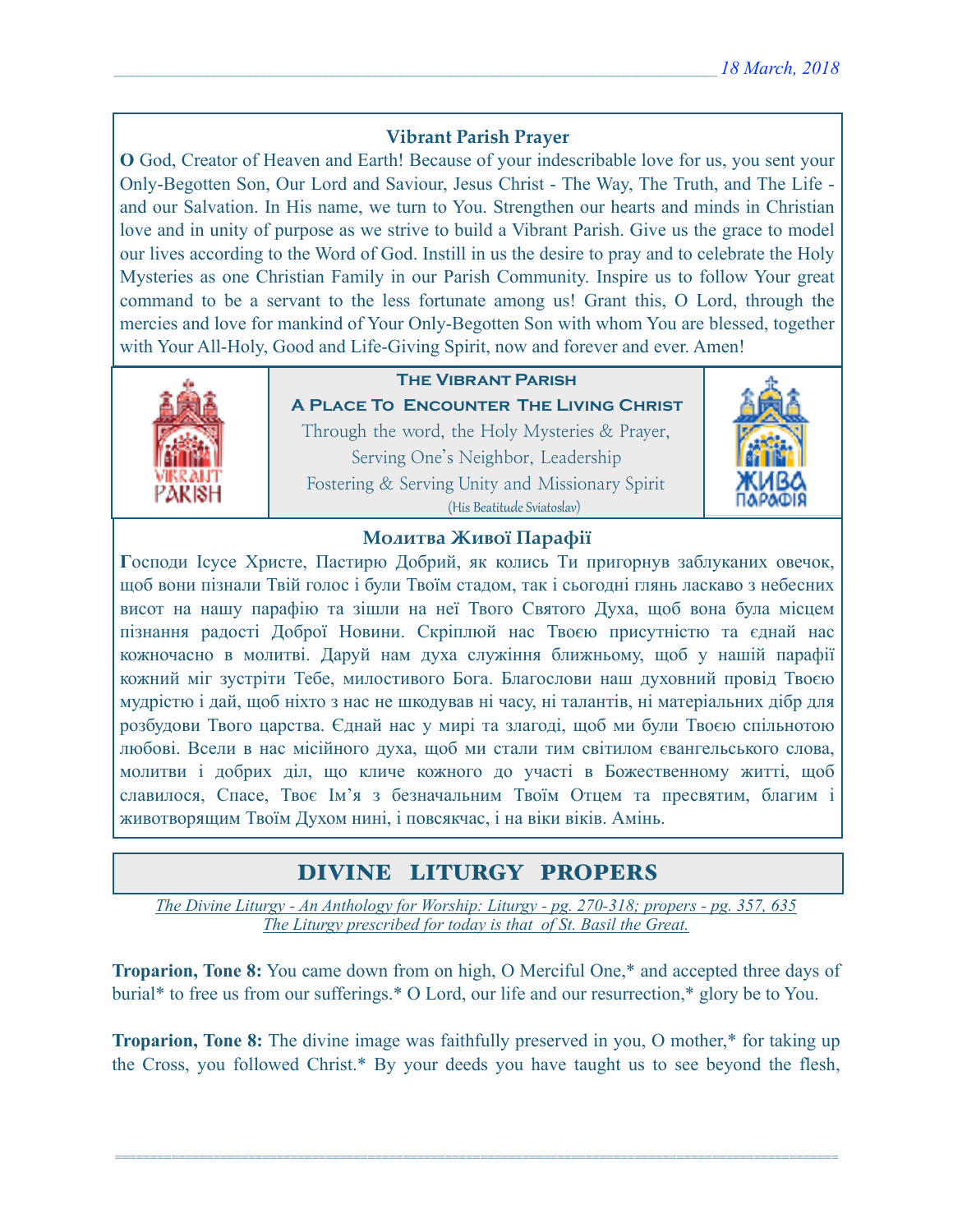which passes,<sup>\*</sup> and care for the soul, a thing immortal.<sup>\*</sup> And so, O venerable Mary,<sup>\*</sup> your spirit rejoices with the angels.

**Glory: Now: Kontakion, Tone 3:** Once you were filled with every impurity,\* now through repentance you have been revealed as a bride of Christ,\* following the angelic life, you crushed demons with the weapon of the Cross.\* Therefore, O glorious Mary, you have been shown to be a bride of the kingdom.

**Prokeimenon, Tone 8:** Pray and give thanks to the Lord our God. *Verse:* In Judea God is known; His name is great in Israel.

**Prokeimenon, Tone 4:** God is wonderful in His saints,<sup>\*</sup> the God of Israel.

**Epistle - Heb. 9:11-14 - A reading from the letter of St. Paul to the Hebrews:** Brothers and sisters, when Christ came as a high priest of the good things that have come, then through the greater and perfect tent (not made with hands, that is, not of this creation), he entered once for all into the Holy Place, not with the blood of goats and calves, but with his own blood, thus obtaining eternal redemption. For if the blood of goats and bulls, with the sprinkling of the ashes of a heifer, sanctifies those who have been defiled so that their flesh is purified, how much more will the blood of Christ, who through the eternal Spirit offered himself without blemish to God, purify our conscience from dead works to worship the living God!

**Alleluia, Tone 8:** *Verse:* Come, let us rejoice in the Lord; let us acclaim God our Saviour. *Verse:* Let us come before His countenance with praise and acclaim Him with psalms.

**Gospel - Mark 10:32-45 -** At that time, taking the Twelve aside, Jesus began to tell them what was going to happen to him. "Behold, we are going up to Jerusalem, and the Son of Man will be handed over to the chief priests and the scribes, and they will condemn him to death and hand him over to the Gentiles who will mock him, spit upon him, scourge him, and put him to death, but after three days he will rise." Then James and John, the sons of Zebedee, came to him and said to him, "Teacher, we want you to do for us whatever we ask of you." He replied, "What do you wish (me) to do for you?" They answered him, "Grant that in your glory we may sit one at your right and the other at your left." Jesus said to them, "You do not know what you are asking. Can you drink the cup that I drink or be baptized with the baptism with which I am baptized?" They said to him, "We can." Jesus said to them, "The cup that I drink, you will drink, and with the baptism with which I am baptized, you will be baptized; but to sit at my right or at my left is not mine to give but is for those for whom it has been prepared." When the ten heard this, they became indignant at James and John. Jesus summoned them and said to them, "You know that those who are recognized as rulers over the Gentiles lord it over them, and their great ones make their authority over them felt. But it shall not be so among you. Rather, whoever wishes to be great among you will be your servant; whoever wishes to be first among you will be the slave of all. For the Son of Man did not come to be served but to serve and to give his life as a ransom for many."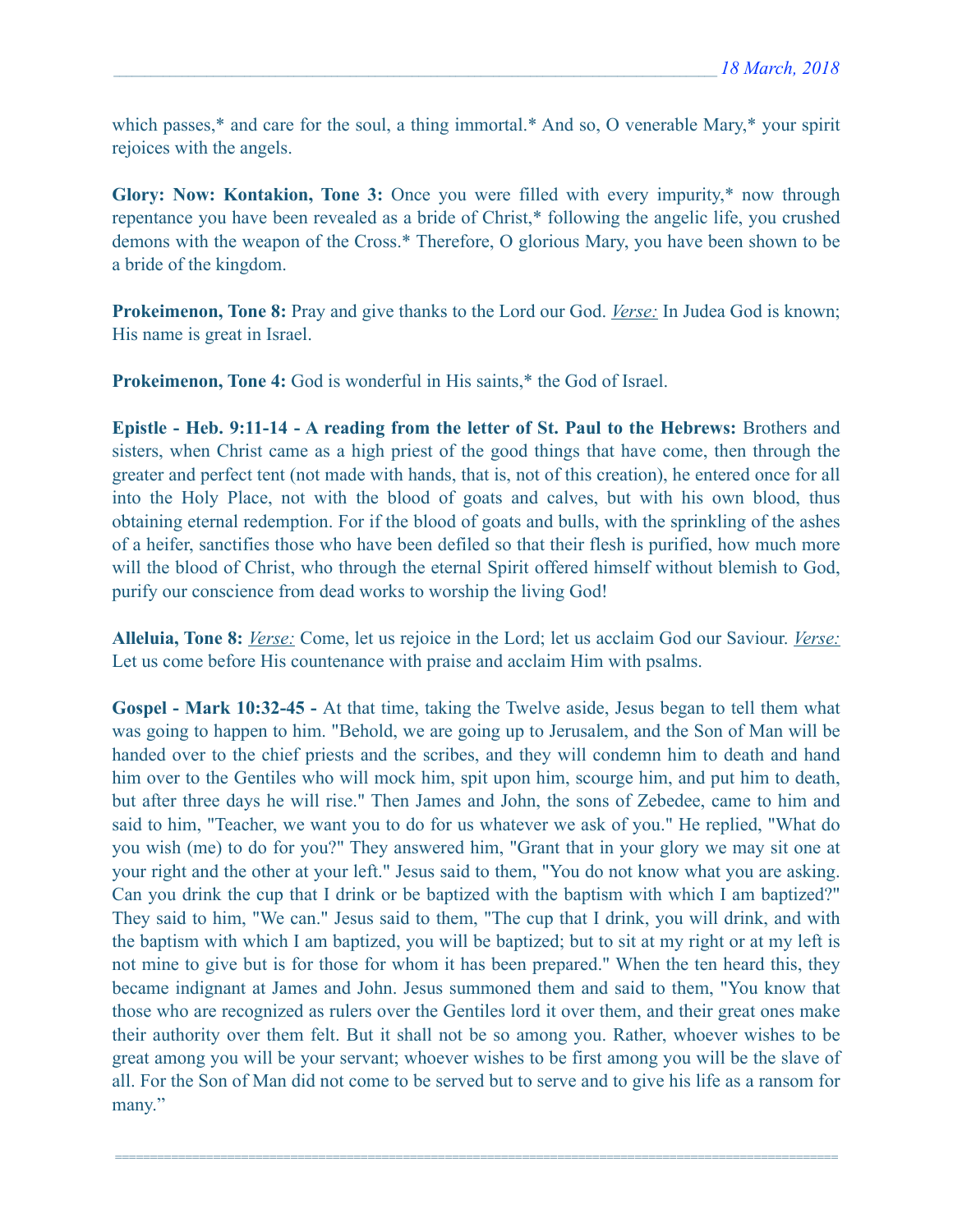*Instead of* **"It is truly right..."** *we sing:* In you, O Full of Grace, all creation rejoices: the angelic ranks and all the human race. Sanctified temple and spiritual paradise, virgins' pride and boast, from whom God is made flesh and became a little Child; and He who is our God before all ages, He made your womb a throne, and He made it wider that all the heavens. In you, O Full of Grace, all creation rejoices. Glory be to you.

**Communion Hymn:** Praise the Lord from the heavens;\* praise Him in the highest.\* The just man shall be in everlasting remembrance;\* of evil hearsay he shall have no fear.\* Alleluia, alleluia,\* alleluia.

 $\iff$ 

**Тропар, глас 8:** З висоти зійшов Ти, Милосердний,\* і триденне погребення прийняв Ти,\* щоб нас звільнити від страждань.\* Життя і воскресіння наше,\*Господи, слава Тобі.

**Тропар, глас 8:** В тобі, мати, дбайливо зберігся образ, бо, прийнявши хрест, ти пішла слідом за Христом і ділом навчала ти погорджувати тілом, бо воно проминає, а дбати про душу - єство безсмертне. Тим-то з ангелами разом радується, преподобна Маріє, дух твій.

**Слава: І нині: Кондак, глас 3:** Перше блудами всякими сповнена, як Христова невіста через покаяння днесь явилася, ангельське життя наслідуючи, демонів оружжям хреста ти убиваєш. Ради цього як невіста царева ти явилася, Маріє преславна.

**Прокімен, глас 8:** Помоліться і хвалу віддайте\* Господеві, Богу нашому. *Стих:* Відомий Бог у Юдеї, в Ізраїлі велике ім'я Його.

**Прокімен, глас 4:** Величний Бог у святих своїх,\* Бог Ізраїлів.

**Апостол - Євр. 9:11-14 - До Євреїв послання Святого Апостола Павла читання:** Браття і сестри, Христос же, з'явившись як архиєрей майбутніх благ, через більший і досконаліший намет, що зроблений не людською рукою, тобто не земної будови, – і не з кров'ю козлів та телят, але з власною кров'ю, – увійшов, раз назавжди у святиню і знайшов вічне відкуплення. Бо коли кров волів і козлів та попіл із телиці, як покропить нечистих, освячує, даючи їм чистоту тіла, то скільки більше кров Христа, – який Духом вічним приніс себе самого Богові непорочним, – очистить наше сумління від мертвих діл, на служіння Богові живому! В тобі, мати, дбайливо зберігся образ, бо, прийнявши хрест, ти пішла слідом за Христом і ділом навчала ти погорджувати тілом, бо воно проминає, а дбати про душу – єство безсмертне. Тим-то з ангелами разом радується, преподобна Маріє, дух твій. Перше блудами всякими сповнена, як Христова невіста через покаяння днесь явилася, ангельське життя наслідуючи, демонів оружжям хреста ти убиваєш. Ради цього як невїста царева ти явилася, Маріє преславна.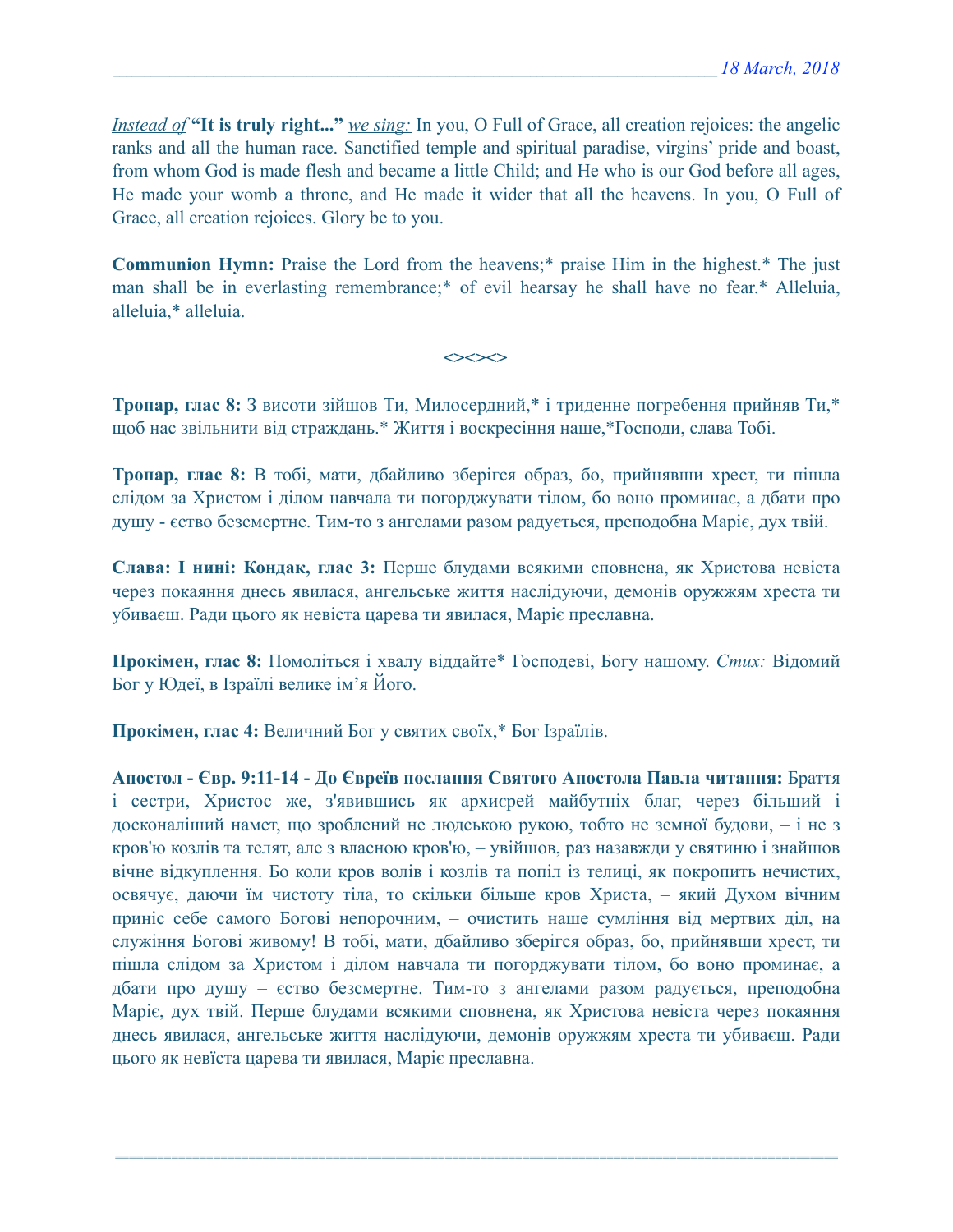**Алилуя, глас 8:** *Стих:* Прийдімо з похвалами пере обличчя Його, і псалмами воскликнім Йому. *Стих:* Хваліте Господа з небес, хваліте Його на висотах.

**Євангеліє - Марко 10:32-45 -** У той час взяв Ісус дванадцятьох і почав їм говорити, що має статися з ним: "Оце йдемо в Єрусалим, і Син Чоловічий буде виданий первосвященикам та книжникам, і засудять його на смерть, і видадуть його поганам; і насміхатимуться з нього, плюватимуть на нього, бичуватимуть його й уб'ють, він же по трьох днях воскресне." Яків же та Йоан, сини Заведея, підходять до нього та й кажуть йому: "Учителю, хочемо, щоб ти нам зробив те, чого попросим." Він же їм відповів: "Що хочете, щоб я зробив вам?" "Зволь нам, – ті йому кажуть, – щоб ми сиділи: один праворуч, другий ліворуч від тебе у твоїй славі." Ісус же сказав їм: "Не знаєте, чого просите. Чи можете пити чашу, яку я п'ю, і христитися хрищенням, яким я хрищусь?" Ті йому відповіли: "Можемо." Ісус сказав їм: "Чашу, яку я п'ю, питимете, і хрищенням, яким я хрищуся, христитиметесь. Сидіти ж праворуч від мене чи ліворуч, – не моя річ вам дати, а кому приготовано." Почули про те десятеро, тож обурились на Якова та Йоана. Тоді Ісус прикликав їх і сказав їм: "Ви знаєте, що ті, яких вважають князями народів, верховодять ними, а їхні вельможі утискають їх. Не так воно хай буде між вами, але хто з-між вас хоче стати великим, хай буде вам слугою, і хто з-між вас хоче бути першим, хай буде рабом усіх. Бо й Син Чоловічий прийшов не на те, щоб йому служити, лише щоб служити й віддати своє життя як викуп за багатьох."

*Замість* **"Достойно"** *співаємо:* Тобою радується, Благодатная, всяка твар, ангельський собор і чоловічеський рід, о священний храме і раю словесний, дівственна похвало, що із неї Бог воплотився і младенцем став, перед віками сущий Бог наш. Лоно бо твоє престолом сотворив і утробу твою просторішою небес учинив. Тобою радується, Благодатная, всяка твар, слава тобі.

**Причасний:** Хваліте Господа з небес,\* хваліте Його на висотах. В пам'ять вічну буде праведник,\* злих слухів не убоїться. Алилуя, алилуя, алилуя.

# КАНТ ДО СВЯТОГО ХРЕСТА- КАNT TO THE HOLY CROSS

**Ж**алем гнітенний, волем журбою, до Тебе Хресте Святий спішу, **Т**и одним щастям, щастям спокою, одну отіху в Тобі знайду. **С**пішу до Тебе вкритий гріхами, прощення прошу і ласк Твоїх, **З**мий серце ласки Твоєй струями, очисти з серця злобу і гріх.

**В**urdened with our sorrows wretchedness of sin, seeking your forgiveness and strength within, **O**nly You can here me, heal me of my pain, only you dear Cross and life with you again. **S**ouls beg your mercy, hope, joy, love, peace, to live with you dear Cross when life here does cease,

**C**leanse our hearts of errors, purify our thoughts, praying to you Cross for all the souls that you have bought.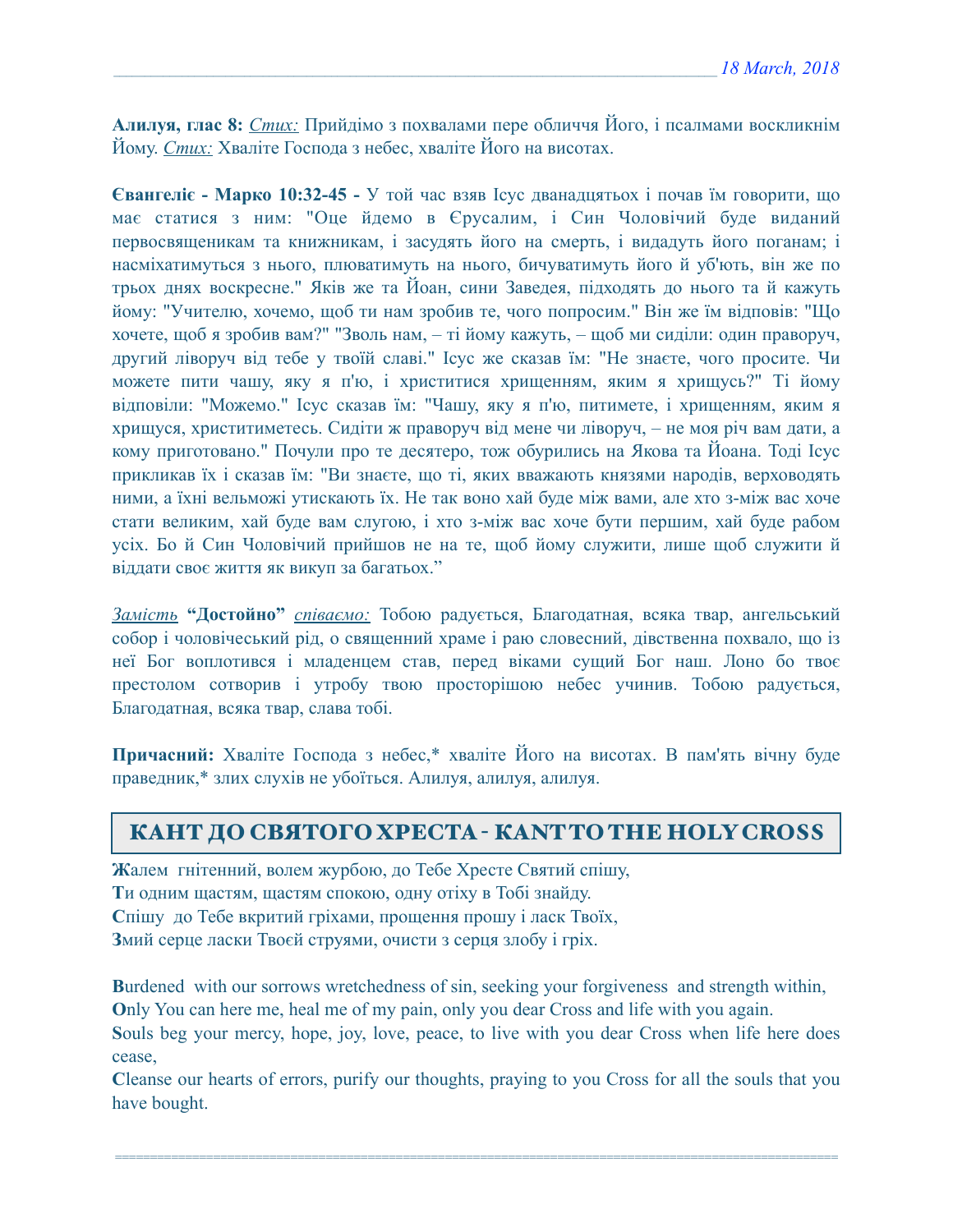# ANNOUNCEMENTS

- ✦**HAPPY BIRTHDAY** to LILIIA PALYVODA, JOHN HENTZELMAN and all those who celebrated their birthdays this past week. May the Lord Our God continue to bless you abundantly and the Holy Mother of God protects you at all times. Многая Літа!
- ✦**PRAYER REQUEST:** Please keep in your prayers GORD HRYHORYSHEN, OLGA ZACHARY, CORNELL BABIE and other members of our parish, our family and friends who are ailing, in hospitals, nursing homes and those who are not able to join actively in their community.
- ✦**THANK YOU** to all those who came yesterday and helped with selling, serving & cleaning during our Annual Easter Food Fair. Also THANK YOU to all who helped with the food preparation in the last two months. May God bless & reward you all for your stewardship.
- ✦**OUR CONDOLENCES TO KARLICKI FAMILY** on the loss of Walter Karlicki who passed away last week. Funeral will take place at the McCall's Funeral Home (4665 Falaise Dr.) on Friday, April 20, at 2pm. May our Lord place Walter's soul in the place where all the saints abide, and may his memory be everlasting - Вічная пам'ять!
- ✦**OUR CONDOLENCES TO KOWALCHUK FAMILY** on the loss of Marilyn Kowalchuk who passed away on Wednesday, Mar 14. More details to follow. May our Lord place Marilyn's soul in the place where all the saints abide, and may her memory be everlasting - Вічная пам'ять!
- ✦**PARISH COUNCIL MEETING:** Thursday, March 22 at 6:30pm.
- ✦**ST. NICHOLAS BOOK STORE:** The Divine Liturgy An Anthology of Worship **\$25**; "Christ Our Pascha" Catechism of the Ukrainian Catholic Church/"Христос Наша Пасха" Катехизм Української Католицької Церкви - **\$25**; "Sing to Our God" hymn book - **\$15**; Молитовник "Прийдіте Поклонімся" - **\$10**.
- ✦**SOROKOUSTY:** Lenten Memorial Services for the deceased will be celebrated every Saturday of Lent at the 9:00 AM Divine Liturgy. The books for the deceased are available at the church entrance. Please remember to pray for the deceased members of your family  $\&$ friends. Please let Fr. Yuriy know if you need a new book for the deceased.
- ✦**TRAVELING ICON:** Anyone interested in gracing their home with Christ The Teacher Icon can call Darlene DeMerchant at 250.727.3837.
- ✦**PARISH CALENDAR OF BIRTHDAYS & ANNIVERSARIES:** If you would like to be included in our Parish Calendar of Birthday and Anniversary celebrations, please put date in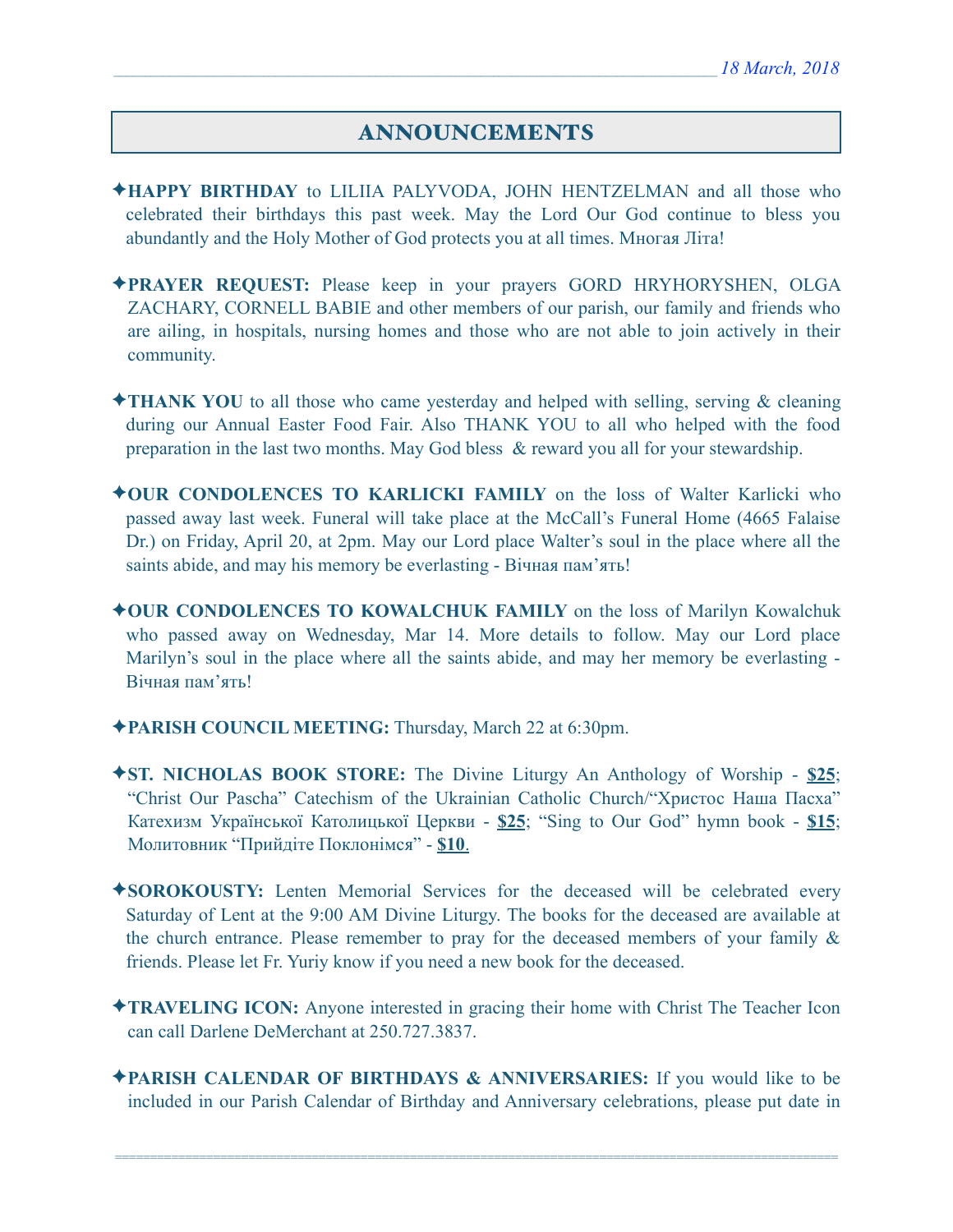our calendar located at the church vestibule. Each week, we will list the names in our parish bulletin so we can celebrate these happy occasions together!

- ✦**JOIN OUR CHOIR:** Do you enjoy singing? Please consider joining our St Nicholas Parish Choir and remember that we ALWAYS looking for new members! Contact Motria Koropecky for details at 250.658.3051.
- ✦**CATECHISM ANNOUNCEMENT:** "*And they were bringing to Him also the infants, in order that He may be touching them; but after the disciples saw it, they rebuked them. But Jesus called them to Himself and said, Let alone the little children to come to Me, and cease hindering them; for of such is the kingdom of God*." We are happy to welcome all children to our St. Nicholas The Wonderworker catechism program. Weekly classes are scheduled Sunday morning during Divine Liturgy. We want your children to learn more about their Catholic faith, sacred scripture, feast days, and religious practices and customs of the Ukrainian Catholic church. If you have any questions, please do not hesitate to contact Marian Chalifoux at 250.507.1005.
- ✦**THRIFTY'S PRE-PAID FOOD CARDS** We all have to buy groceries. Why not have 6% of it returned back to the church at no extra charge! Cards are available in \$100, \$200, and \$500 denominations. Talk to Alec after today's liturgy to pre- order your cards. We need to sell A LOT of them! We encourage you to consider purchasing them for yourselves as gifts too.
- ✦**BE A STEWARD:** Have you ever wondered what more can you do to help our parish? Here are some suggestions: **Steward** of property security; **Steward** of grounds cleaning; **Steward** of cleaning church; **Steward** of church linen; **Steward** of outreach; **Steward** of caring; **Steward** of prayer; **Steward** of service. Quite often, our homebound or senior members, once active in their younger years, want to find purpose in their senior years. It's not only about doing but about "BEING" present to others. Contact Fr. Yuriy **OR** Darlene DeMerchant for more information. You will be amazed how "BEING" can make a difference.
- ✦**PARISH LIBRARY:** please visit our parish library and browse through the books on spirituality, church history, iconography, history of the Ukrainians in Canada, children's books and more… The library is located in the church vestibule. Please use a library book sign out form when borrowing a book.
- ✦**SUNDAY COFFEE VOLUNTEERS** act as hosts and serve light refreshments following the Sunday morning Divine Liturgy, providing an opportunity for the faithful to socialize with friends and visitors following their shared worship experience. We thank all of our parishioners who kind volunteer to serve refreshments. Whether you are new to the Parish, or are a longtime members, please join us for coffee.
- ✦**WE SHARE THE AIR:** Please keep it healthy and fragrant free. Someone in this area is scent-sitive. The chemicals used in scented products can make some people sick, especially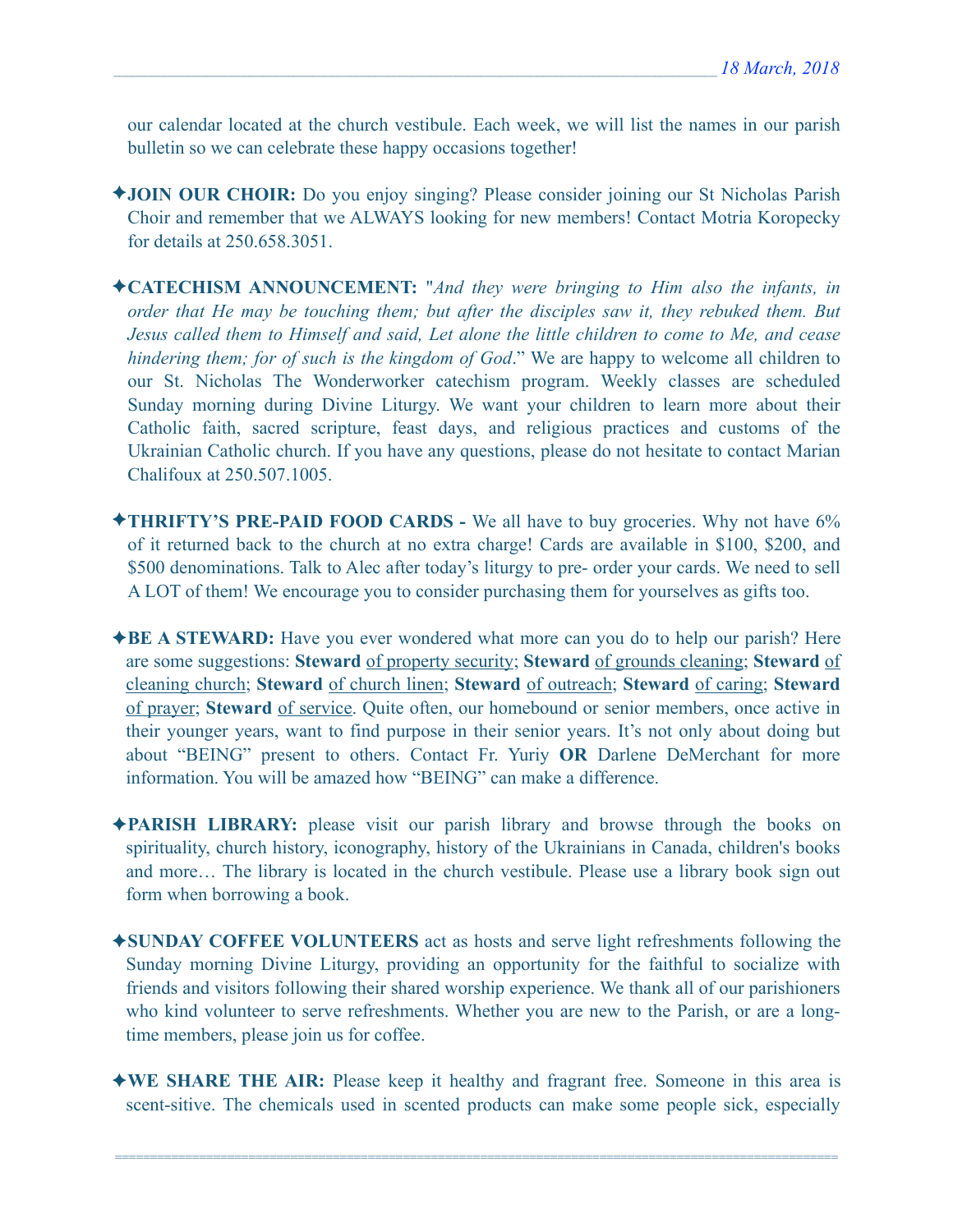those with fragrance sensitivities, asthma, allergies and other respiratory ailments. PLEASE DO NOT \*wear perfume, cologne, lotion, aftershave and other fragrances; \*USE unscented personal care products. Be Sensitive to Others. Thank you for your understanding. *St. Nicholas parish.* 

✦**MARCH 11, SUNDAY DONATIONS:** Coffee: \$ 21.80; Vigil lights: \$12.35; Loose collection: \$45.55; Envelope collection: \$482.00; Pre-authorized donations Mar 5 to Mar 11: \$220.00

## HOLY WEEK / EASTER SUNDAY SCHEDULE

### Mon, Tue, Wed, March 26, 27, 28

5:00 PM - Divine Liturgy of the Pre-Sanctified Gifts

### Thursday, March 29

9:00 AM - Vespers with Divine Liturgy of St. Basil the Great 5:00 PM - Passion Matins (Reading of the Passion Gospels)

### Friday, March 30 - Good Friday

11:00 AM - Vespers with laying out of the Plashchanytsya (Shroud) 5:00 PM - Jerusalem Matins

### Saturday, March 31

9:00 AM - Vespers with Divine Liturgy of St. Basil the Great

#### Sunday, April 1 - Easter Sunday

8:00 AM - Service at the Tomb of Our Lord; Paschal Matins 9:00 AM - Divine Liturgy & blessing of Paska and Easter Food

## Mon, Tue, April 2, 3

9:00 AM - Divine Liturgy

### Sunday, April 8 - Thomas Sunday

10:00 AM - Divine Liturgy followed by Spilne Svyachene *(parish Easter brunch)*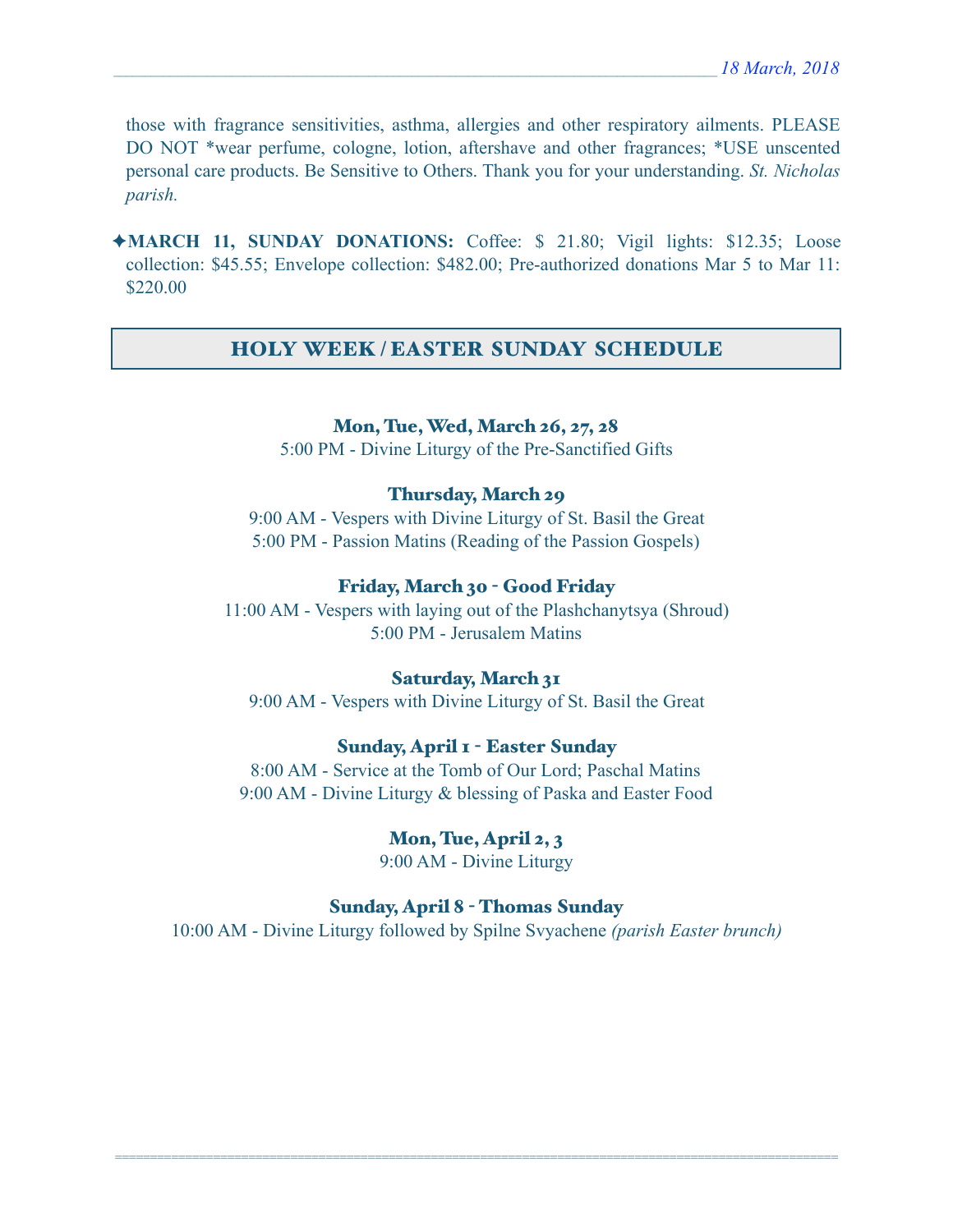## READING THE CATECHISM *"CHRIST - OUR PASCHA"*



 *4) Invoking the Holy Spirit*

*#381* The prayer in which we invoke the Holy Spirit "upon us and upon these gifts" is called the epiclesis (from the Greek, meaning call upon or call down). The Holy Spirit descends on the gifts so that they may become for us "sobriety of soul, forgiveness of sins, fellowship of the Holy Spirit, fulfilment of the kingdom of heaven." In the



epiclesis, "we implore the merciful God to send forth his Holy Spirit upon the offering to make the bread the Body of Christ and the wine the Blood of Christ. For whatever the Holy Spirit touches is hallowed and changed."

*#382* All those who have communion in the Body of Christ become one whole, with him and among themselves: "Unite all of us, who share in this one bread and cup, with one another into the communion of the one Holy Spirit." This is why, together with the whole Church, with the Mother of God and all the saints, we commemorate all the deceased in the hope of resurrection to eternal life. But we also commemorate all the living, along with their spiritual and bodily needs. We ask that the Lord remember them - give them life by the gift of his love.

*#383* We complete the holy offering with the words: "Grant that with one voice and one heart we may glorify and sing the praises of your most honoured and magnificent name, Father, Son, and Holy Spirit, now and for ever and ever." Renewed in God's love through the reciprocal giving of ourselves, "all of us, with unveiled faces, beholding the glory of the Lord as though reflected in a mirror, are being transformed into the same image from one degree of glory to another; for this comes from the Lord, the Spirit" (2 Cor 3:18).

## **2018** EPARCHIAL LENTEN COLLECTION

**Chancery Office Eparchy of New Westminster**

To The Very Reverend and The Reverend Clergy, Religious, and Lay-Faithful of the Eparchy of New Westminster



25 February 2018

Glory to Jesus Christ!

=======================================================================================================

Dear Sisters and Brothers,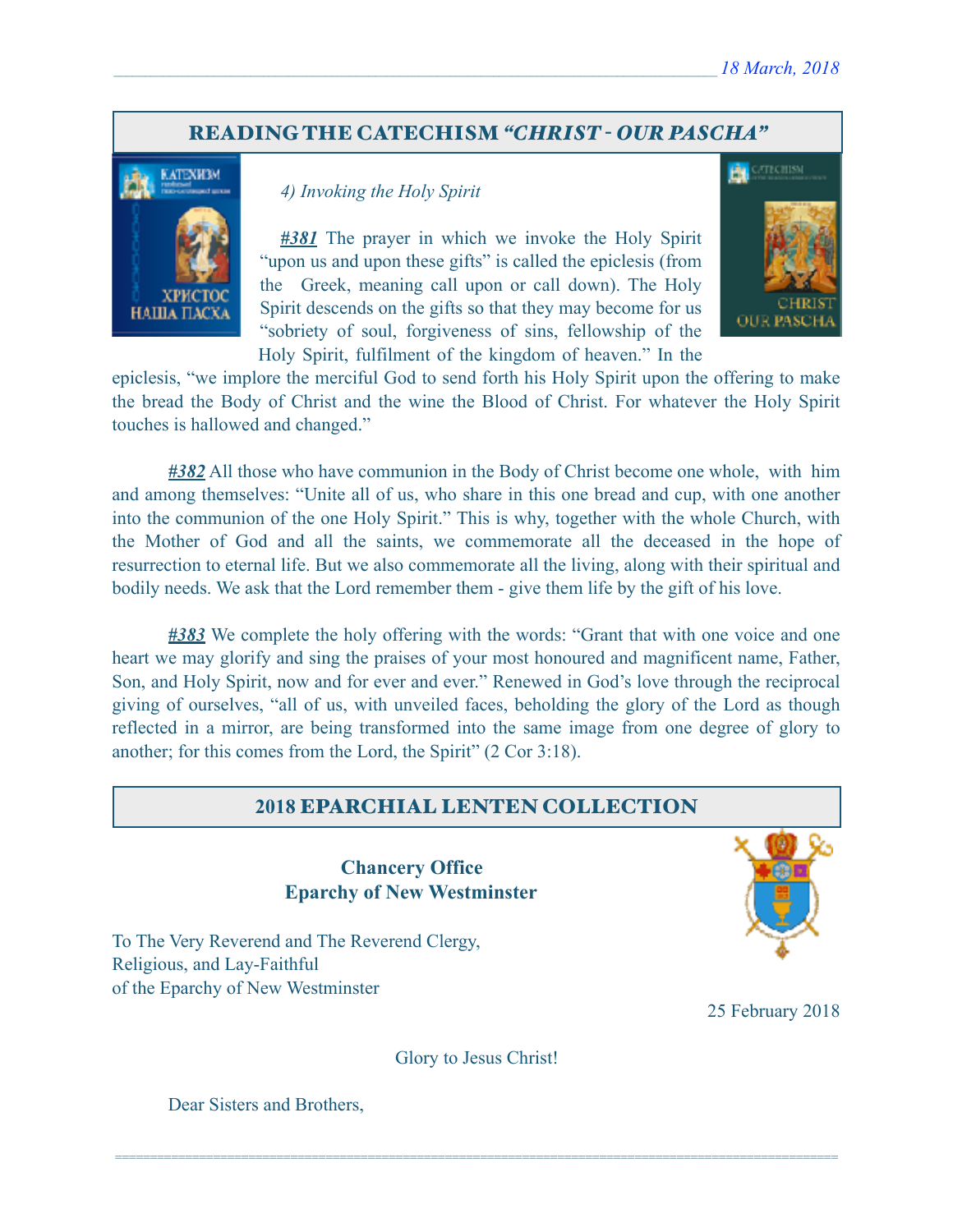## **Eparchial Lenten Collection**

 We have already begun our Lenten Journey towards the celebration of the Resurrection of our Lord Jesus Christ, having completed the second week of the Great Fast.

 Lent is a time of restoration and renewal primarily in three areas. First of all, we try to give greater attention to our prayer life. Then we might choose to "give-up" or abstain from certain types of foods or activities, either privately or together as a family. And finally, we pay greater attention to those in need, both near and far, through works of charity.

 Each year our Eparchy takes a special collection for the needs of our sisters and brothers in Ukraine. These funds are collected at the parish level and then each parish forwards the collected amount to the Eparchy. In turn, we donate these funds to the Catholic Near East Welfare Association (CNEWA) which is a Papal aid agency that focuses primarily on the needs of the Eastern Churches (our own Metropolitan Lawrence Huculak is on its board of directors). CNEWA then forwards the funds to the designated recipients, providing us with financial and activity reports on how the funds were distributed.

 This year I would like to suggest for your consideration the following donation recipients:

- 1. **Andrew's pence:** This is a special collection that we give to His Beatitude Sviatoslav, the head of our Church. He uses these funds to support the pastoral ministry of our clergy in areas of Eastern Ukraine and in other parts of the world where we have communities in need of assistance.
- 2. **Holy Resurrection Patriarchal Sobor** building fund in Kyiv: Funding is needed in order to complete interior decorations, including icons and mosaics.
- 3. **Operational expenses of the Synod of Bishops of the Ukrainian Greek Catholic Church.** The work of the Synod is important for the life of the whole Church and of our eparchy in particular. It is where all our Bishops gather to decide on the things that truly matter in the life of our Church, exchanging ideas, developing programs, sharing resources in such areas as catechesis, liturgical texts, clergy formation, youth activities, pastoral care of migrants, etc. As each Eparchy is expected to contribute towards the Synod's operational expenses, your donations in this area will be most helpful.
- 4. **Caritas Ukraine:** Caritas Ukraine is the official charitable organization of the Ukrainian Greek Catholic Church in Ukraine. Each year at Christmas time through the sale of candles to our faithful, our Eparchy participates in a collection for special youth projects in Ukraine. However, there are still many other projects that need funding. Especially in this time of occupation and military aggression, Caritas Ukraine continues to provide humanitarian aid to the many victims of war and their families.